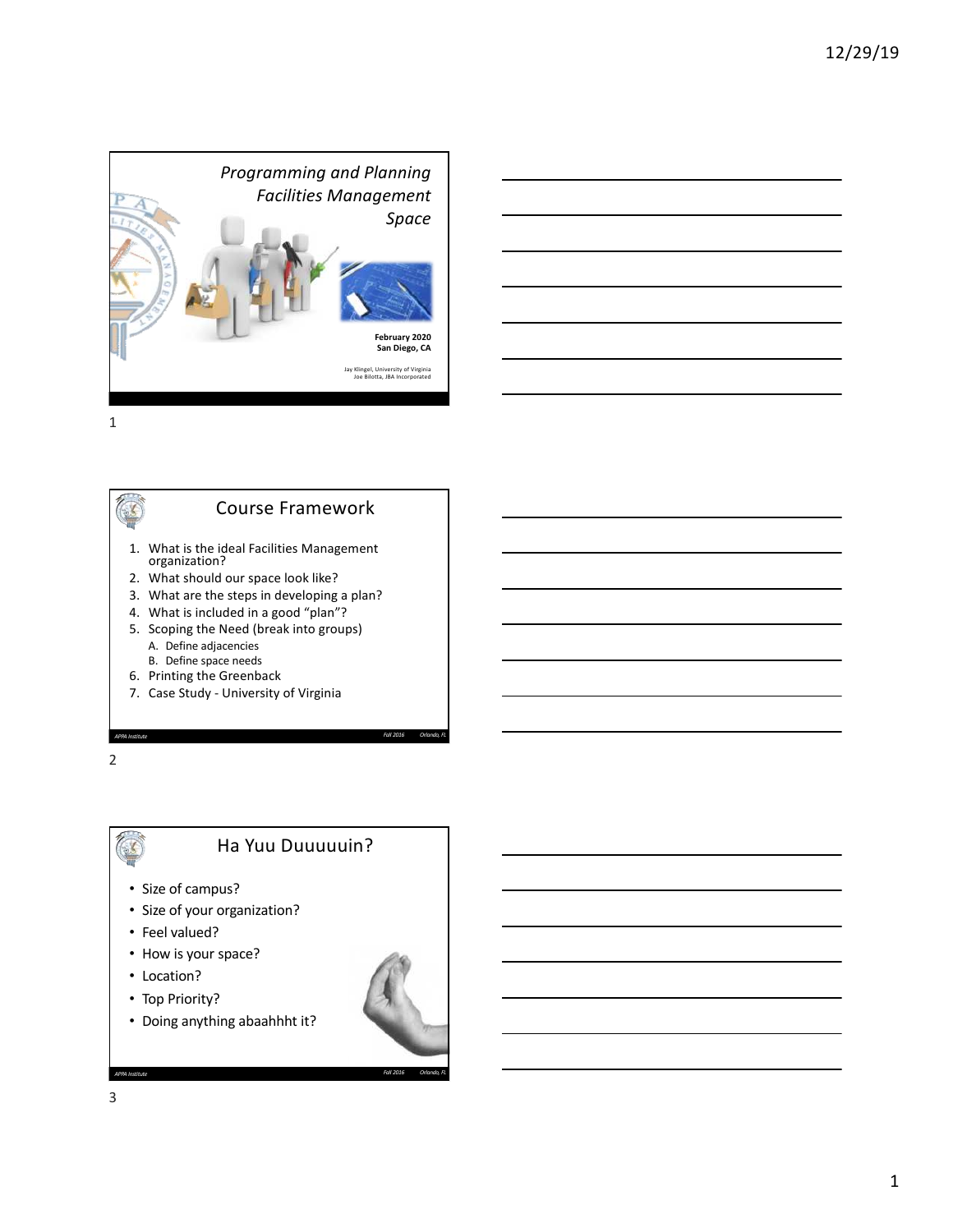



5



- What is the best location? – Value of Real Estate
- Should it be in one place? – Front door services
	- Back of house support
- Vehicular access issues – Material Deliveries
	-
	- Staff Parking Fleet/Equipment
- Relationship to other Units on campus

*APPA Institute Fall 2016 Orlando, FL*

• Other considerations?

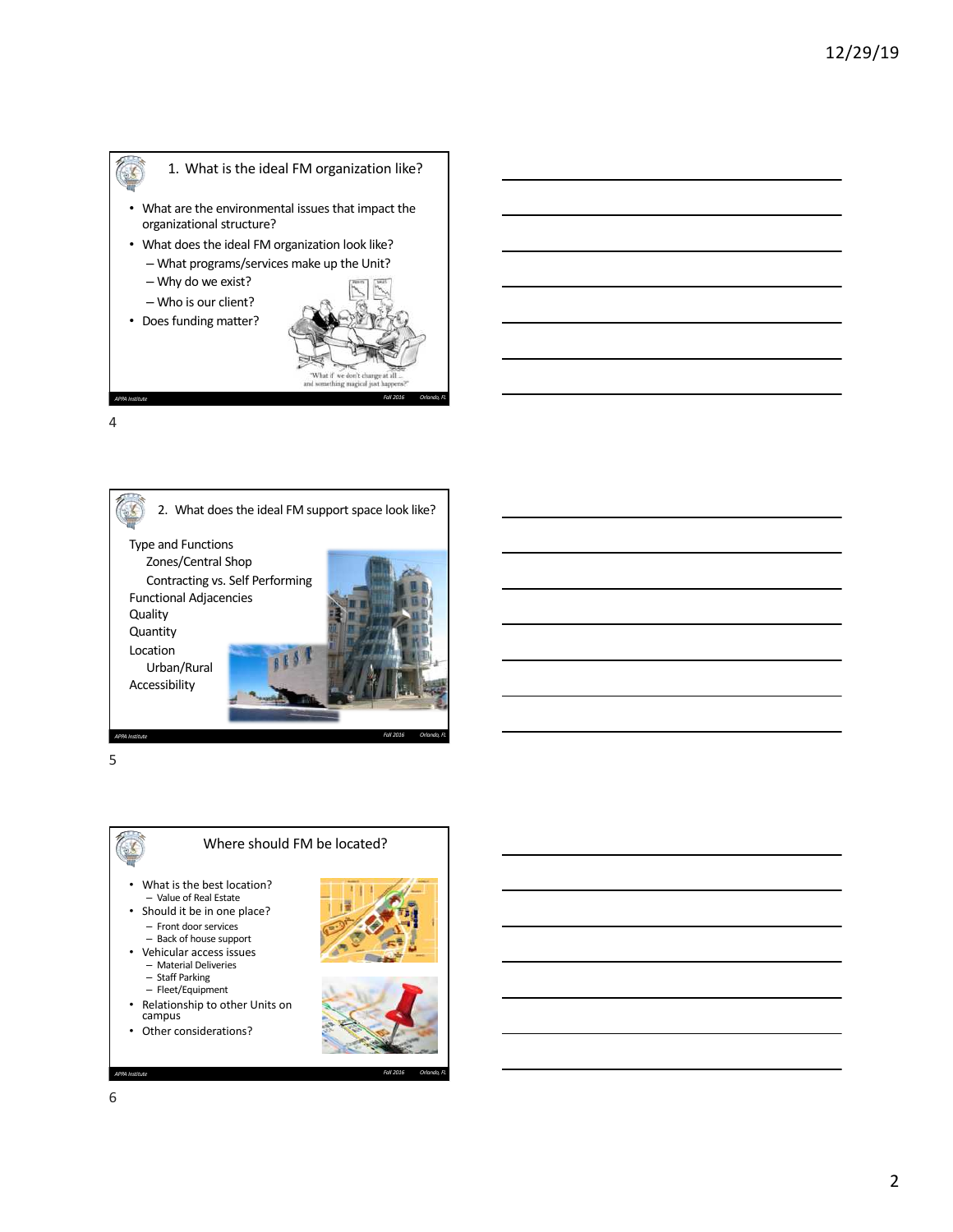



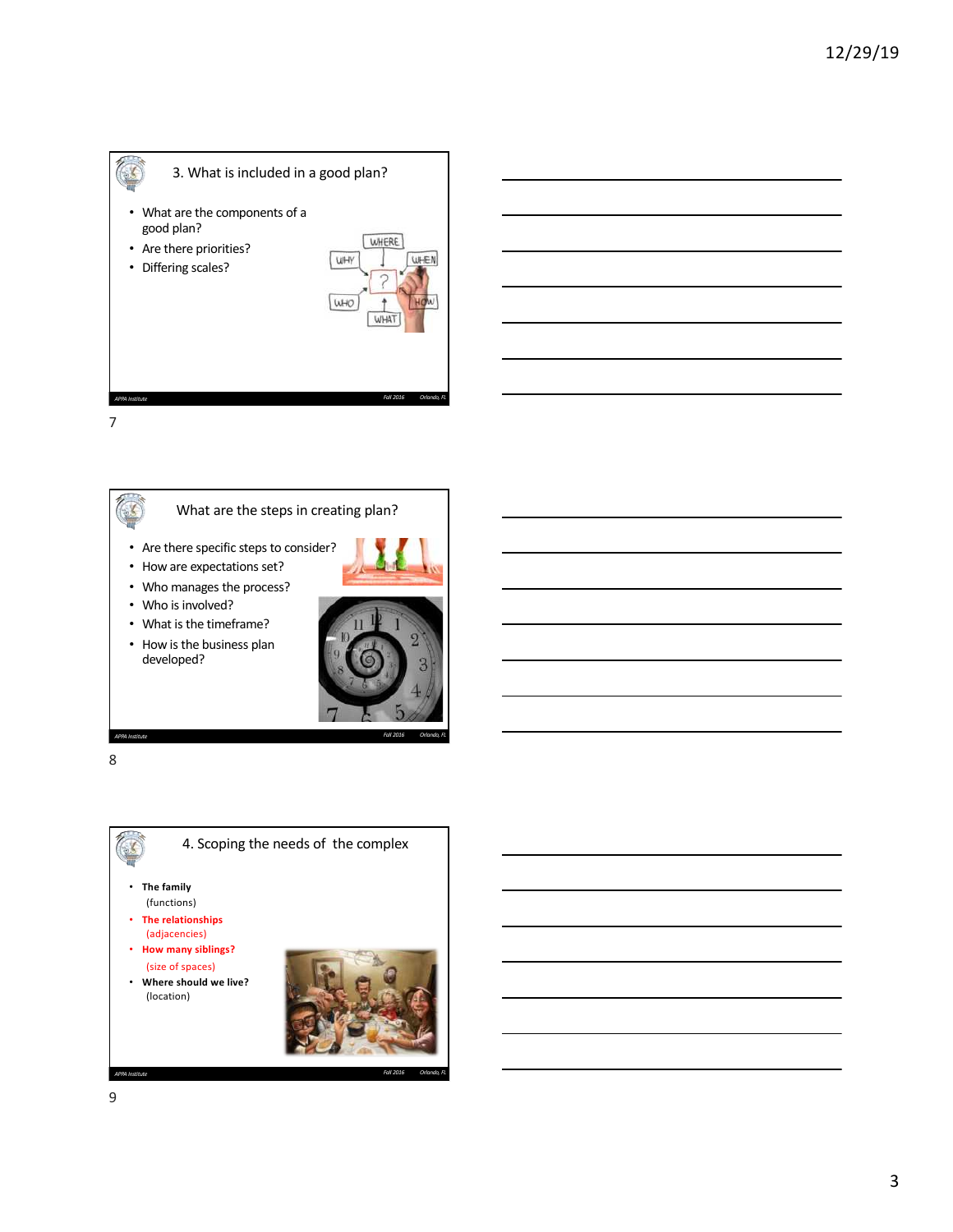





11



# Planning Unit Report

- Space Planning and Analysis
- Space Inventory and Management
- Plan Room/Asset Management
- Mapping and GIS
- Master Planning
- Project Planning
- Land and Urban Planning
- Capital Planning
- Real Estate

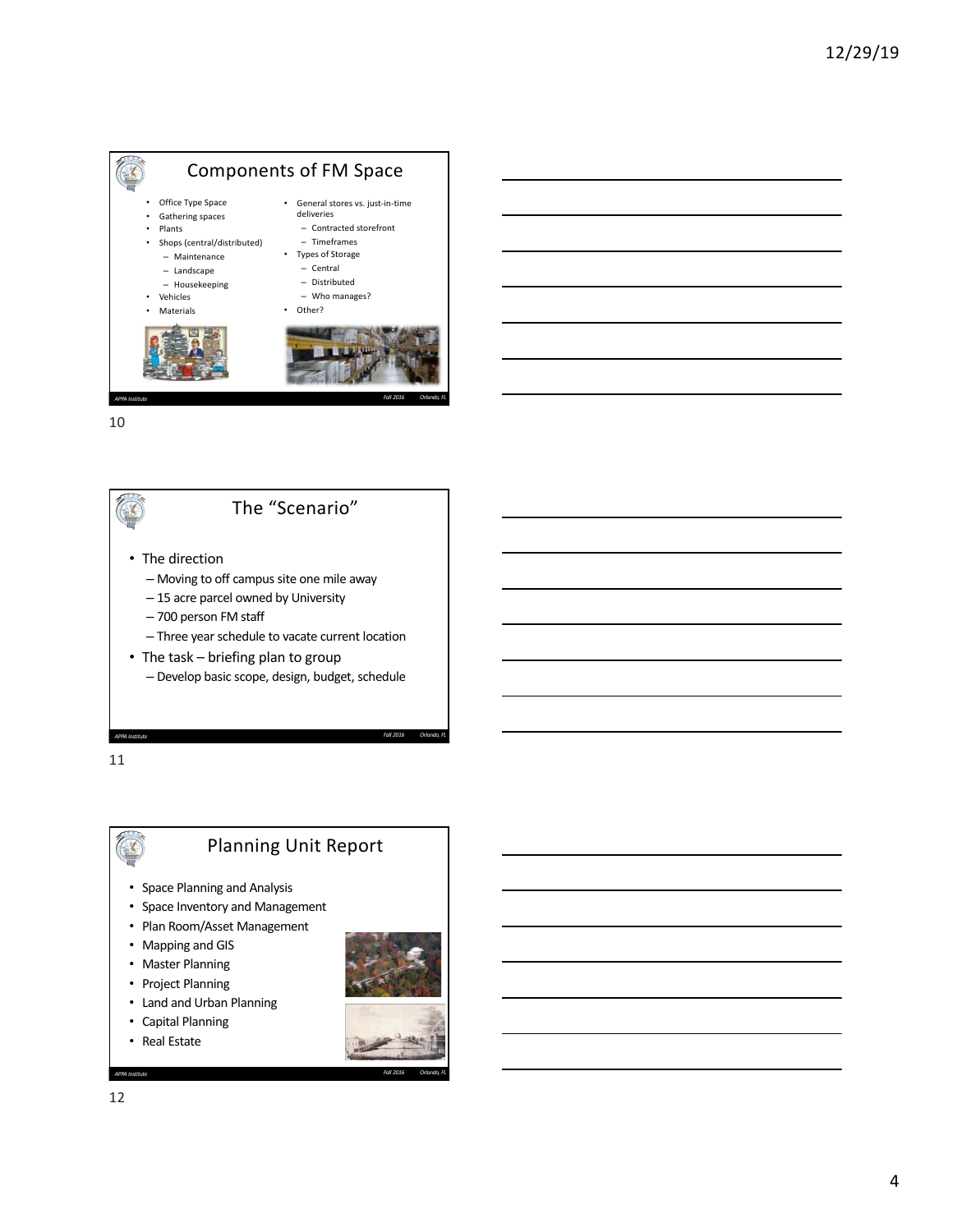





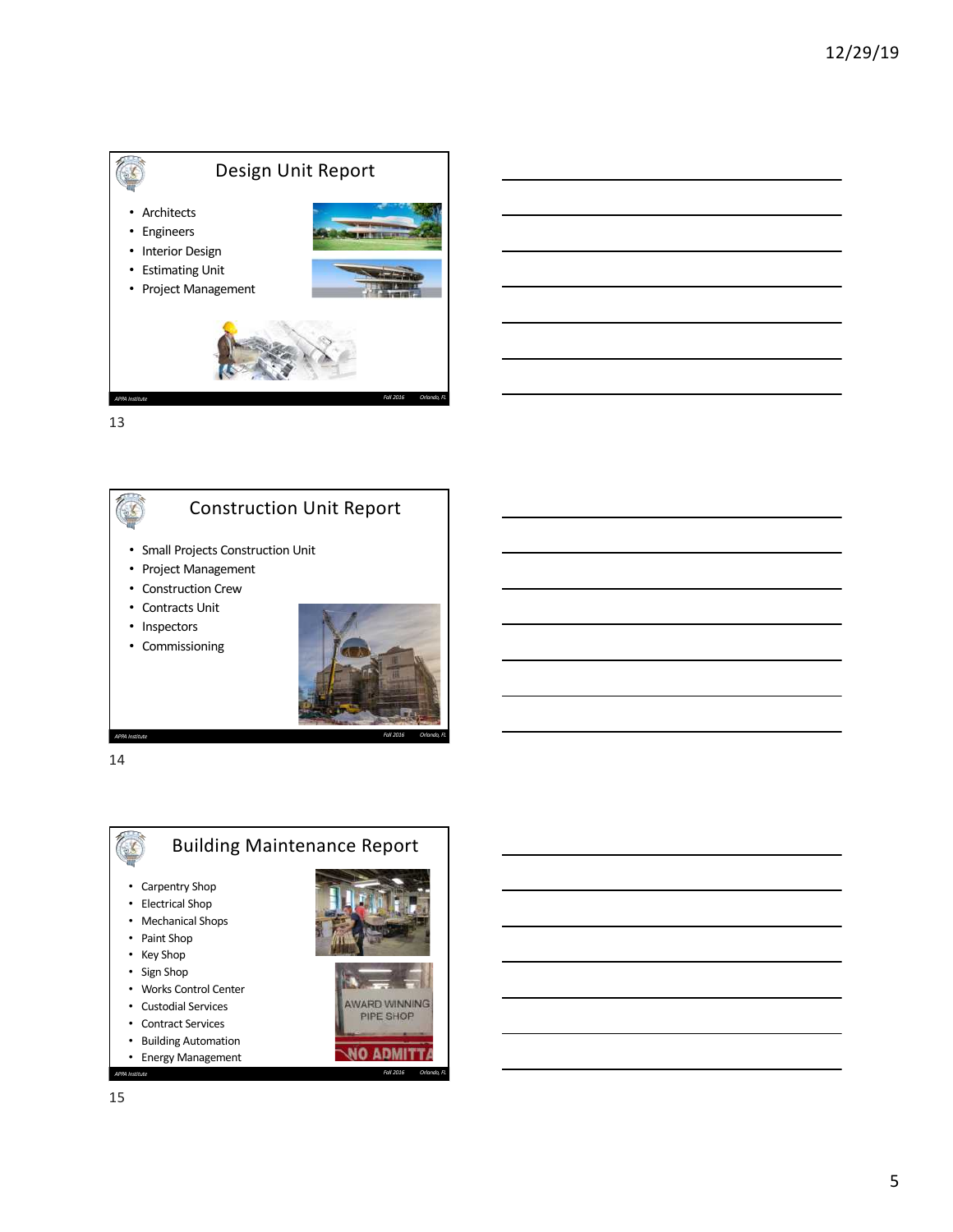



17

 $\mathcal{L}$ 

# Administration Report

*APPA Institute Fall 2016 Orlando, FL*

- Communications Team
- Leadership Team
- Compliance
- Campus Coordinator
- Accounting
- Information Technology
- Purchasing?
- Marketing and Outreach





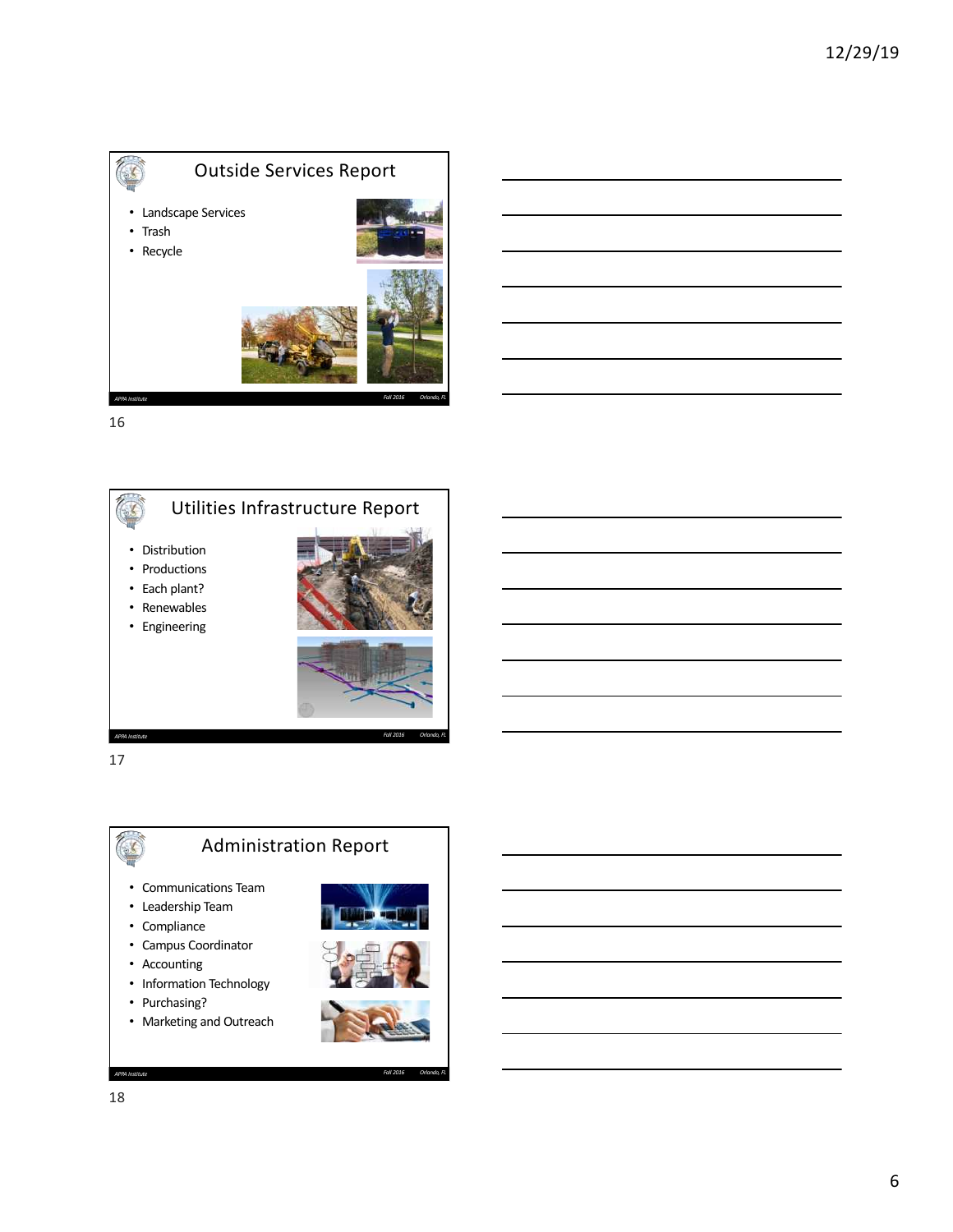# Others??????

- Security?
- Parking and Transportation?
- Any Auxiliary Units?
- Environmental Health Services?
- Business Affairs?
- Hazardous Waste Management?
- Sustainability Coordinator?
- Fleet?



19



*APPA Institute Fall 2016 Orlando, FL*

20

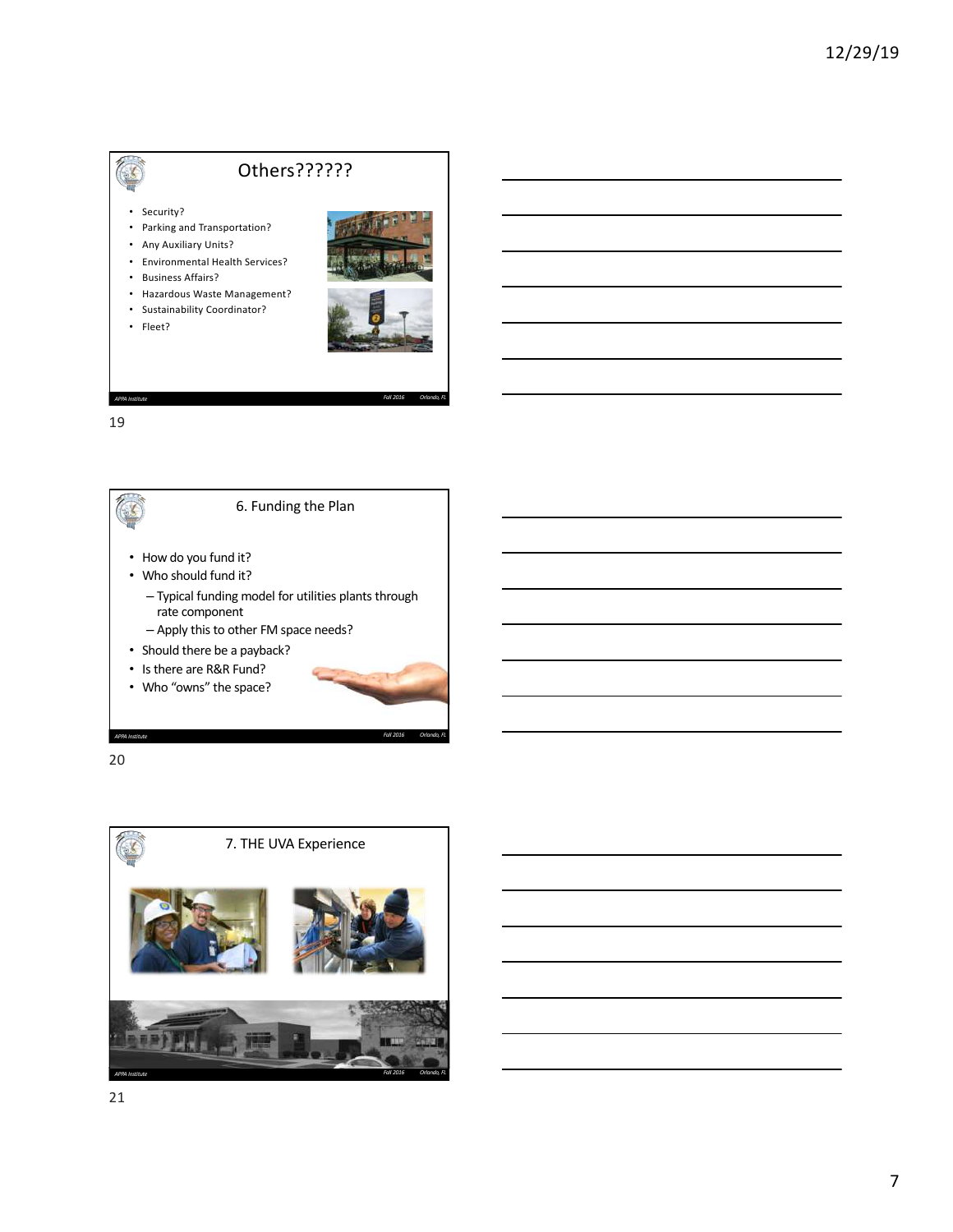











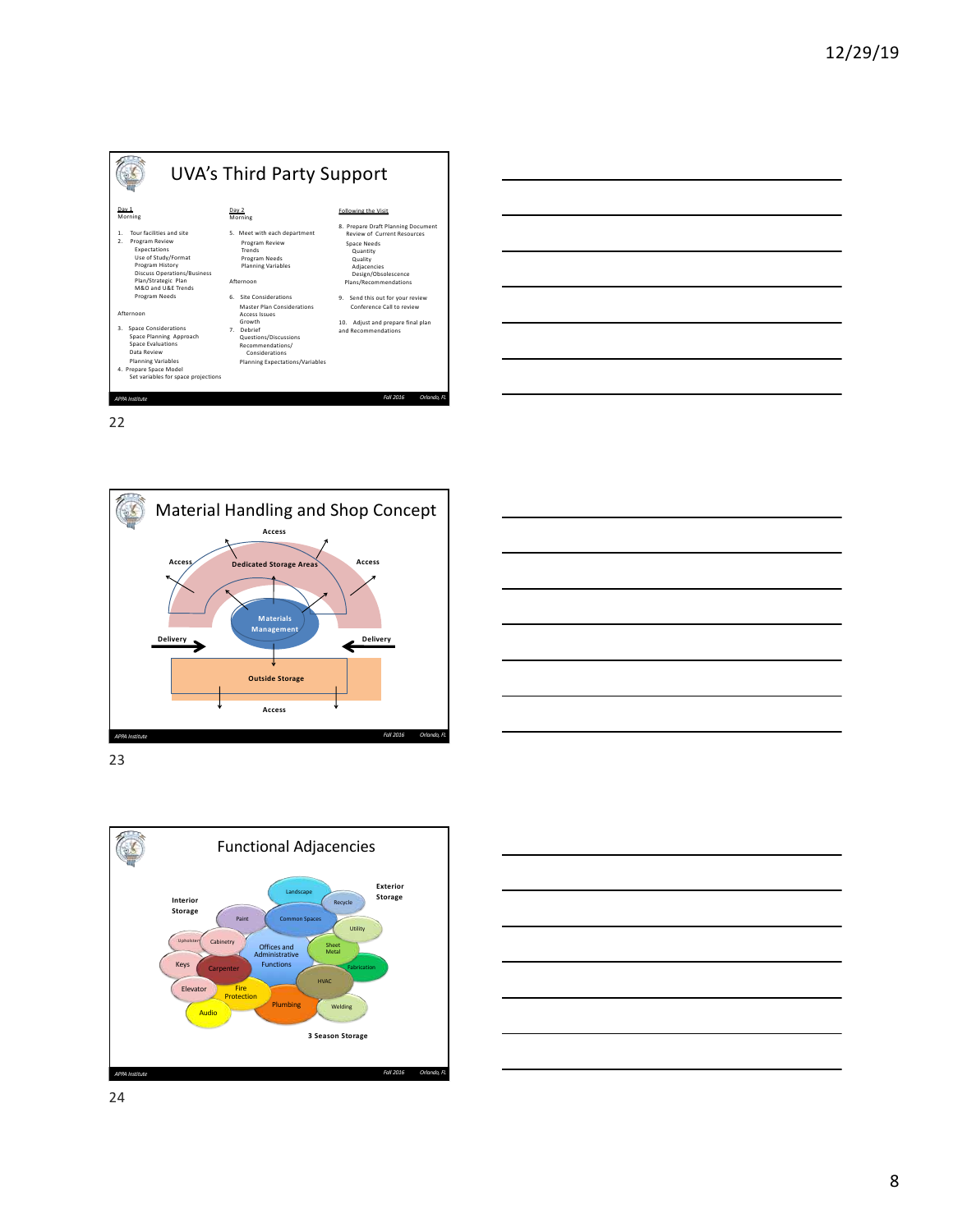









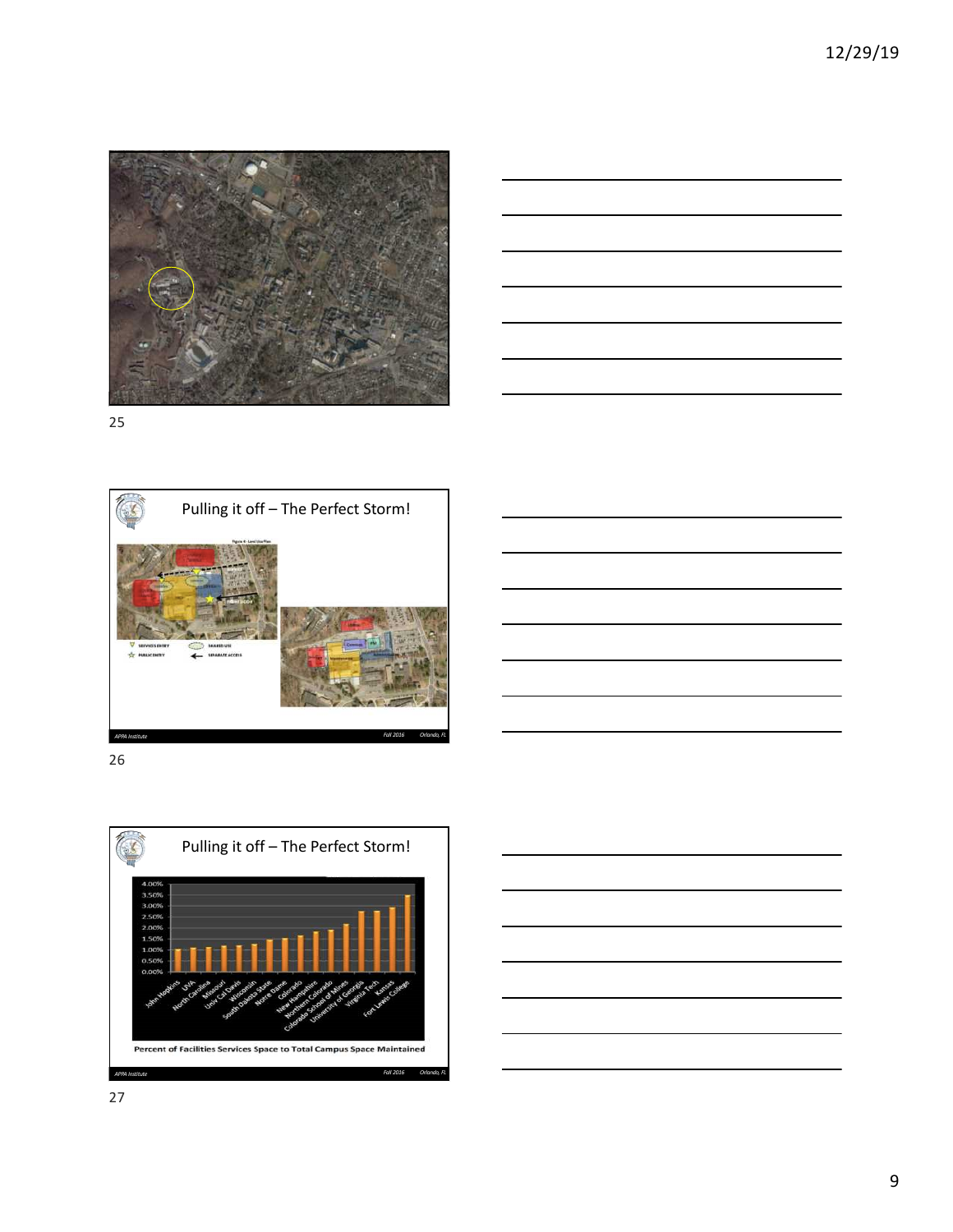



29

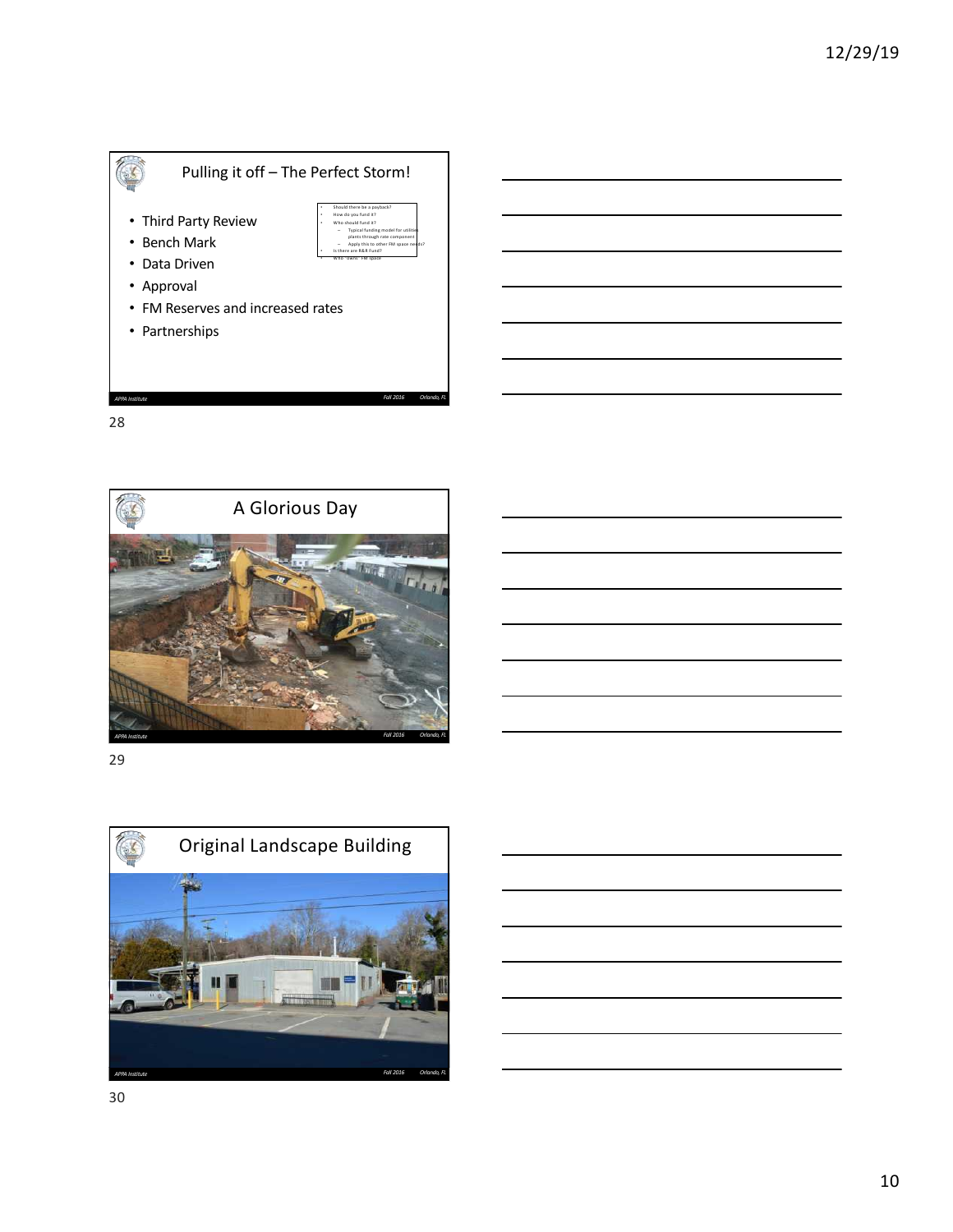